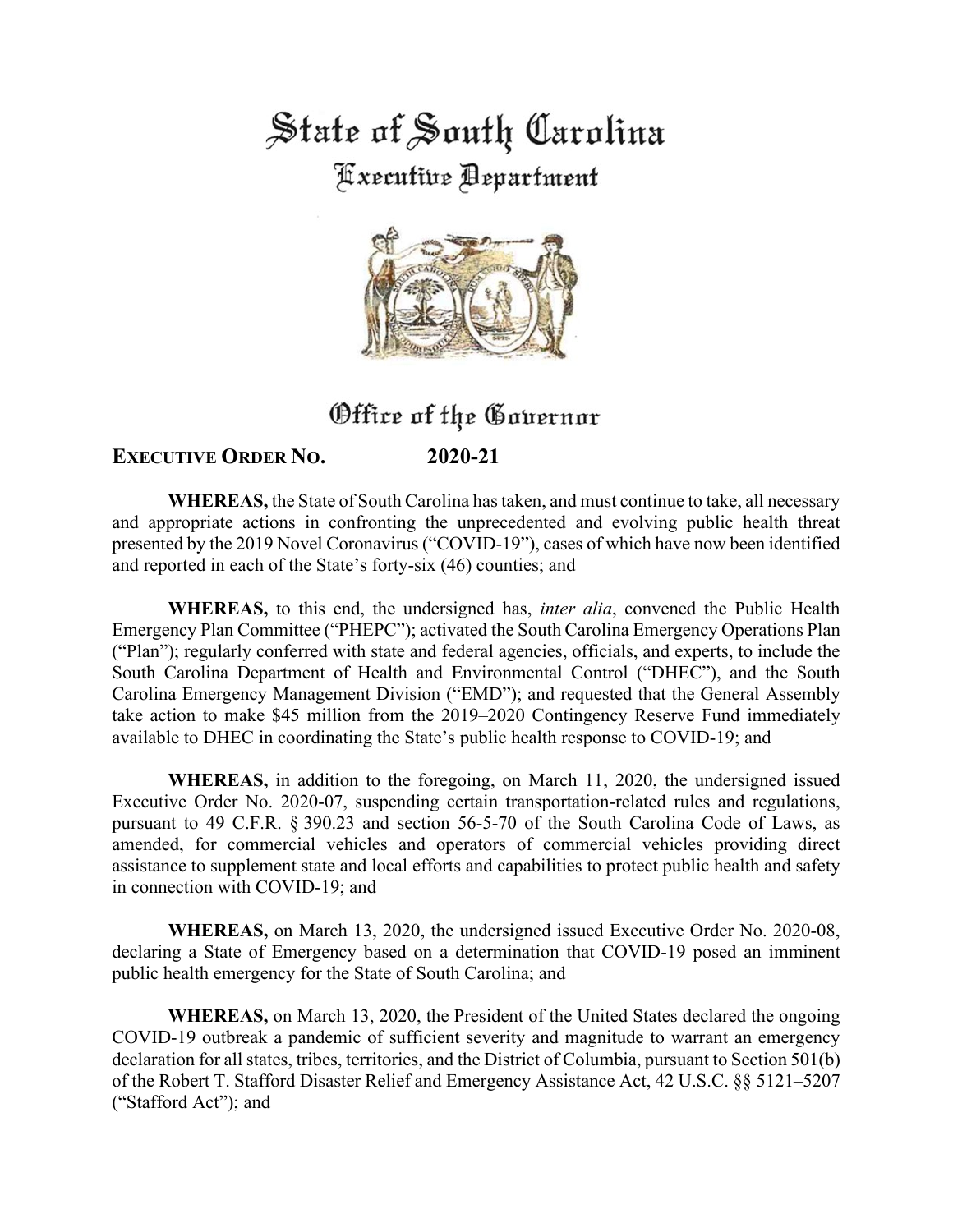Executive Order No. 2020-21 Page 2 April 6, 2020

**WHEREAS,** on March 13, 2020, the President of the United States also declared that the COVID-19 pandemic in the United States constitutes a national emergency, pursuant to Sections 201 and 301 of the National Emergencies Act, 50 U.S.C. §§ 1601 *et seq.*, and consistent with Section 1135 of the Social Security Act, as amended (42 U.S.C. § 1320b-5), retroactive to March 1, 2020; and

**WHEREAS,** on March 16, 2020, based on updated information and recommendations from the Centers for Disease Control and Prevention ("CDC"), the President of the United States and the White House Coronavirus Task Force issued new guidance—titled, "The President's Coronavirus Guidelines for America: 15 Days to Slow the Spread of Coronavirus (COVID-19)" to help protect Americans during the global COVID-19 outbreak; and

**WHEREAS,** the President's Coronavirus Guidelines for America recommend, *inter alia*, that the American people "[w]ork or engage in schooling from home whenever possible"; "[a]void social gatherings in groups of more than 10 people"; "[a]void eating or drinking at bars, restaurants, and food courts—use drive-thru, pickup, or delivery options"; and "[a]void discretionary travel, shopping trips, and social visits"; and

**WHEREAS,** in proactively preparing for and promptly responding to the aforementioned emergency, the undersigned initiated and implemented various measures to address the significant public health, economic, and other impacts associated with COVID-19 and to mitigate the resulting burdens on healthcare providers, individuals, and businesses in the State of South Carolina; and

**WHEREAS,** on March 15, 2020, the undersigned issued Executive Order No. 2020-09, directing, *inter alia*, the closure of all public schools in the State of South Carolina for students and non-essential employees beginning Monday, March 16, 2020, and through Tuesday, March 31, 2020, and the postponement or rescheduling of any election scheduled to be held in this State on or before May 1, 2020, as well as urging that indoor and outdoor public gatherings be cancelled, postponed, or rescheduled, to the extent possible, or limited so as not to exceed one hundred (100) people; and

**WHEREAS,** on March 17, 2020, based on updated information and recommendations from the CDC, the President of the United States, and the White House Coronavirus Task Force, the undersigned issued Executive Order No. 2020-10, directing additional emergency measures in response to the threat posed by COVID-19, to include temporarily prohibiting restaurants from providing certain food services for on-premises consumption and prohibiting events at government facilities that would convene fifty (50) or more people in a single room, area, or other confined indoor or outdoor space; and

**WHEREAS,** in addition to the foregoing directives, Executive Order No. 2020-10 also "authorize[d] and direct[ed] any agency within the undersigned's Cabinet or any other department within the Executive Branch, as defined by section 1-30-10 of the South Carolina Code of Laws, as amended, through its respective director or secretary, to waive or 'suspend provisions of existing regulations prescribing procedures for conduct of state business if strict compliance with the provisions thereof would in any way prevent, hinder, or delay necessary action in coping with the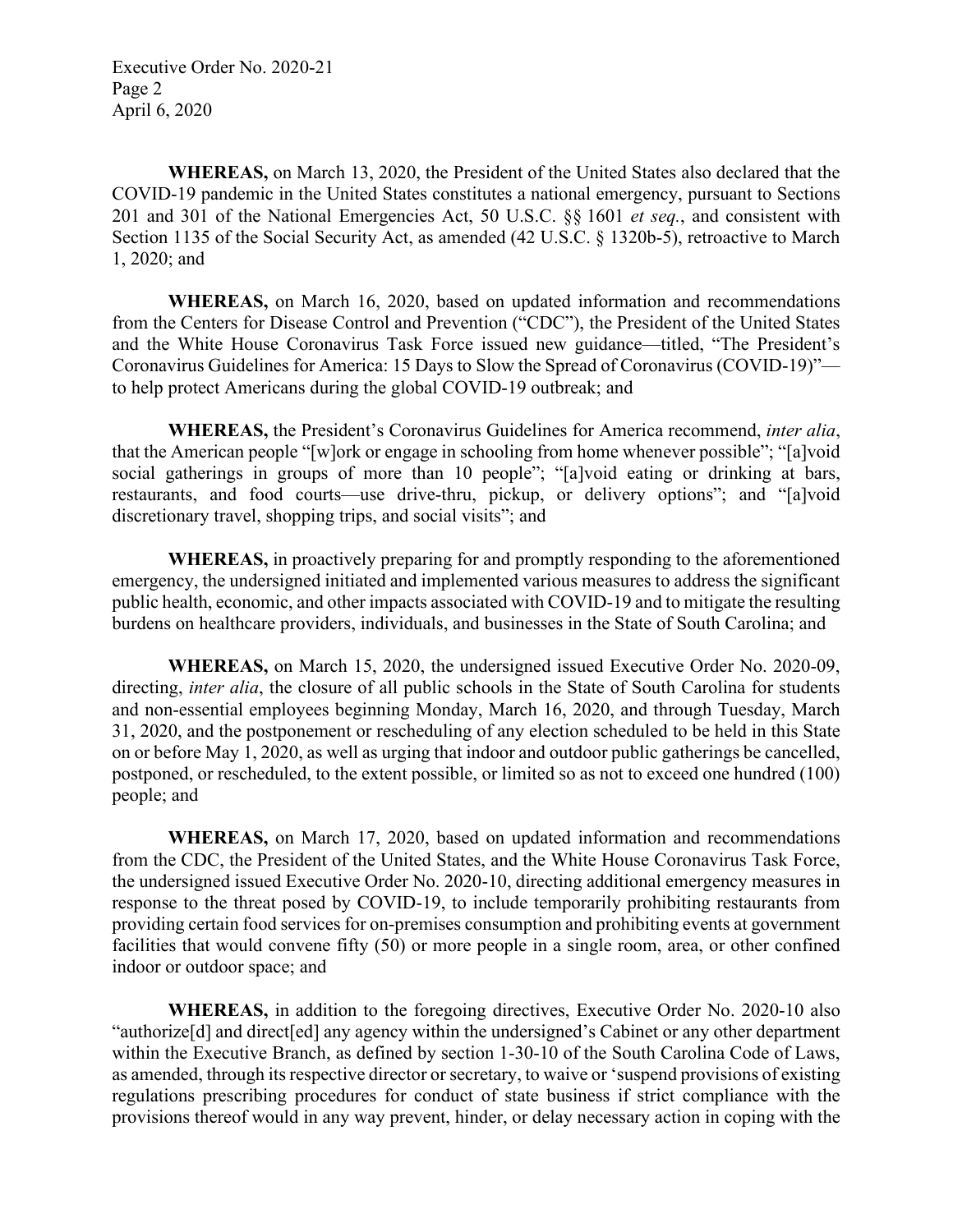Executive Order No. 2020-21 Page 3 April 6, 2020

emergency,' in accordance with section 25-1-440 of the South Carolina Code of Laws and other applicable law"; and

**WHEREAS,** on March 19, 2020, the undersigned issued Executive Order No. 2020-11, initiating further emergency measures and suspending certain regulations to ensure the proper function and continuity of state government operations and the uninterrupted performance and provision of emergency, essential, or otherwise mission-critical state government services, while simultaneously undertaking additional measures to safeguard the health and safety of state employees, mitigate significant economic impacts and burdens on affected individuals and employers, and provide regulatory relief to expedite emergency response initiatives and enhance the availability of critical healthcare services; and

**WHEREAS,** on March 21, 2020, the undersigned issued Executive Order No. 2020-12, initiating additional actions to provide regulatory relief to facilitate "social distancing" practices and to mitigate the significant economic impacts of COVID-19 on individuals and businesses throughout the State, particularly restaurants and other food-service establishments; and

**WHEREAS,** on March 23, 2020, the undersigned issued Executive Order No. 2020-13, authorizing and directing law enforcement officers of the State, or any political subdivision thereof, to, *inter alia*, prohibit or disperse any congregation or gathering of people, unless authorized or in their homes, in groups of three (3) or more people, if any such law enforcement official determines, in their discretion, that any such congregation or gathering of people poses, or could pose, a threat to public health; and

**WHEREAS,** on March 24, 2020, the undersigned requested that the President of the United States declare that a major disaster exists in the State of South Carolina pursuant to Section 401 of the Stafford Act; and

**WHEREAS,** on March 27, 2020, the President of the United States granted the undersigned's aforementioned request and declared that a major disaster exists in the State of South Carolina and ordered federal assistance to supplement state, tribal, and local recovery efforts in the areas affected by the COVID-19 pandemic, with an effective date retroactive to January 20, 2020, and continuing; and

**WHEREAS,** on March 27, 2020, the undersigned issued Executive Order No. 2020-14, directing that individuals who enter the State of South Carolina from an area with substantial community spread of COVID-19 shall be required to isolate or self-quarantine for a period of fourteen (14) days from the time of entry into the State of South Carolina or the duration of the individual's presence in South Carolina, whichever period is shorter; and

**WHEREAS,** on March 28, 2020, the undersigned issued Executive Order No. 2020-15, declaring a new, separate, and distinct State of Emergency based on a determination that COVID-19 posed an actual, ongoing, and evolving public health threat to the State of South Carolina; and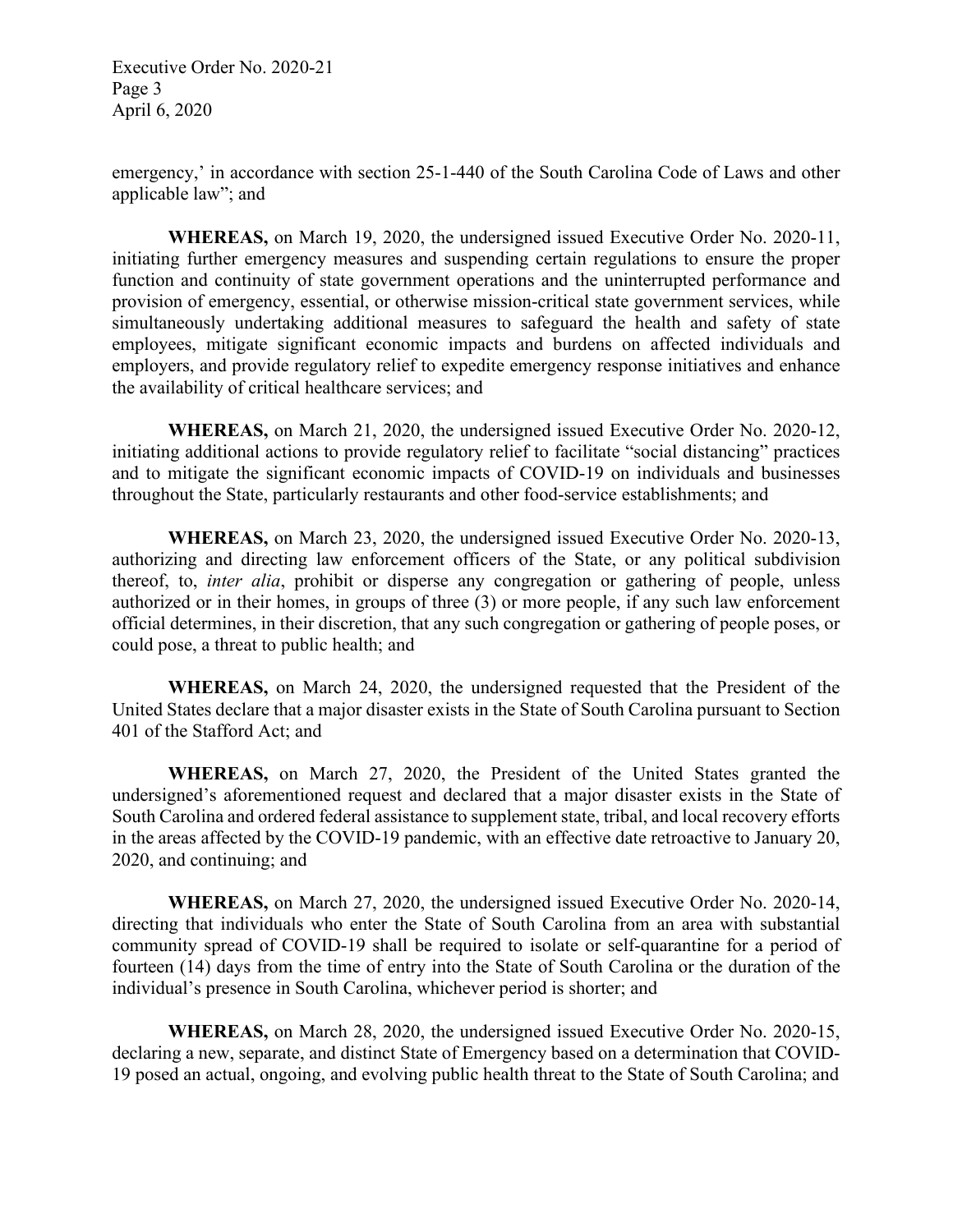Executive Order No. 2020-21 Page 4 April 6, 2020

**WHEREAS,** on March 29, 2020, the President of the United States extended and expanded the provisions of his Coronavirus Guidelines for America until April 30, 2020, based on the ongoing nature and evolving scope of the global COVID-19 pandemic; and

**WHEREAS,** on March 30, 2020, the undersigned issued Executive Order No. 2020-16, directing that any and all public beach access points and public piers, docks, wharfs, boat ramps, and boat landings that provide public access to the public waters of this State shall be closed to public access for recreational purposes for the duration of the State of Emergency; and

**WHEREAS,** on March 31, 2020, the undersigned issued Executive Order No. 2020-17, directing that certain "non-essential" businesses, venues, facilities, services, and activities in the following categories be closed to non-employees and the public, effective Wednesday, April 1, 2020, at 5:00 p.m.: entertainment venues and facilities, recreational and athletic facilities and activities, and close-contact service providers; and

**WHEREAS,** on April 3, 2020, the undersigned issued Executive Order No. 2020-18, directing that certain additional "non-essential" businesses, venues, facilities, services, and activities in the general category of retail stores be closed to non-employees and the public, effective Monday, April 6, 2020, at 5:00 p.m.; and

**WHEREAS,** on April 3, 2020, the undersigned issued Executive Order No. 2020-19, directing that effective Friday, April 3, 2020, at 5:00 p.m., any and all individuals, entities, or establishments engaged in the provision of short-term rentals, vacation rentals, or other lodging accommodations or operations in exchange for consideration in the State of South Carolina are prohibited from making or accepting new reservations or bookings from or for individuals residing in or travelling from any country, state, municipality, or other geographic area subject to or identified in a CDC travel advisory or other CDC notice as a location with extensive community transmission of COVID-19, to include the Tri-State Area (consisting of the States of New York, New Jersey, and Connecticut); and

**WHEREAS,** in light of the continued spread of COVID-19 and the resulting strain on healthcare resources, after consulting with numerous state and federal agencies, officials, and experts, the undersigned has determined that it is necessary and prudent to take additional proactive action and implement further extraordinary measures to prepare for and respond to the actual, ongoing, and evolving public health threat posed by COVID-19; and

**WHEREAS,** section 1-3-430 of the South Carolina Code of Laws, as amended, provides that when a state of emergency has been declared, the undersigned "may further, cope with such threats and danger, order and direct any person or group of persons to do any act which would in his opinion prevent or minimize danger to life, limb or property, or prevent a breach of the peace; and he may order any person or group of persons to refrain from doing any act or thing which would, in his opinion, endanger life, limb or property, or cause, or tend to cause, a breach of the peace, or endanger the peace and good order of the State or any section or community thereof, and he shall have full power by use of all appropriate available means to enforce such order or proclamation"; and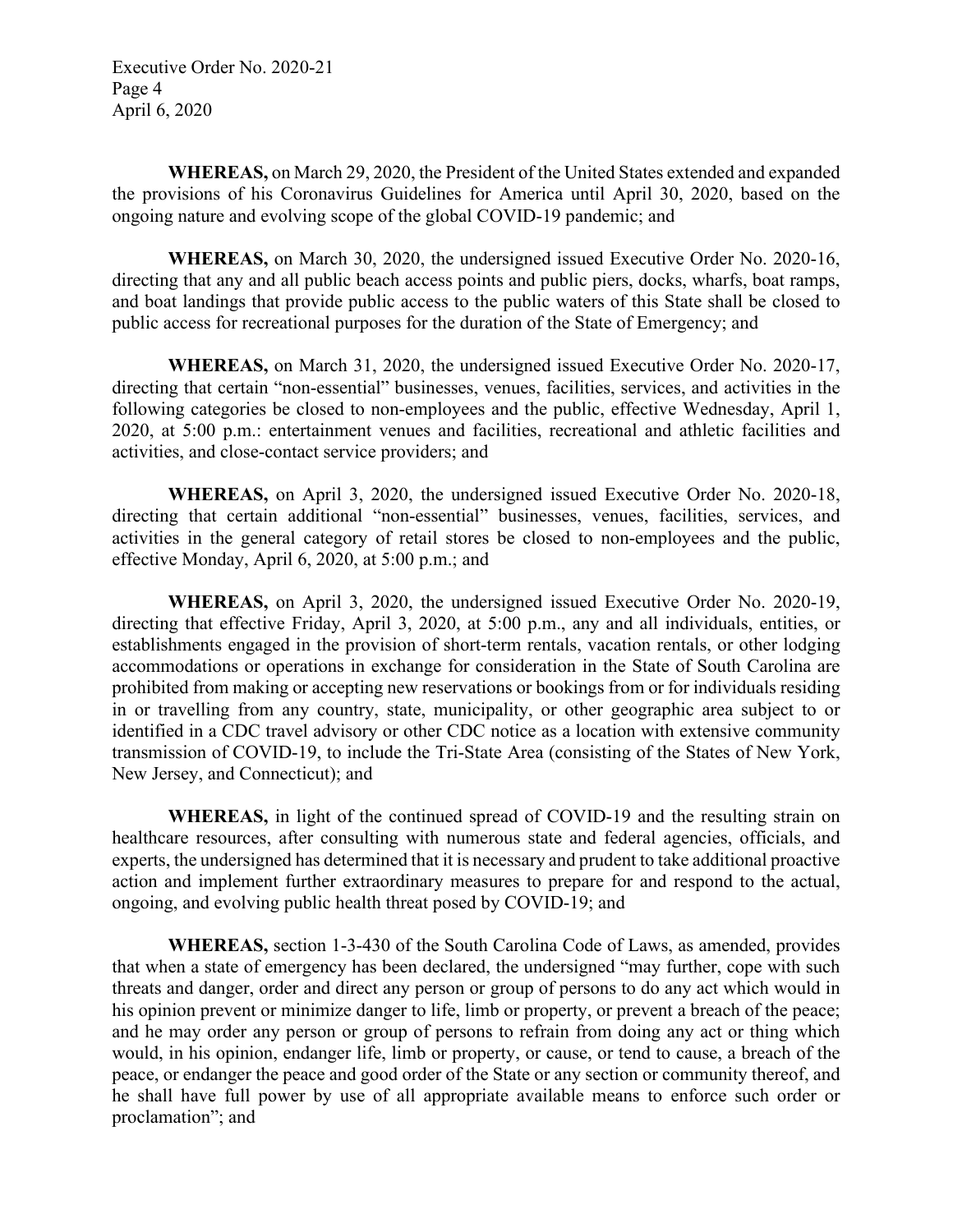Executive Order No. 2020-21 Page 5 April 6, 2020

**WHEREAS,** pursuant to section 1-3-460 of the South Carolina Code of Laws, as amended, the foregoing and other emergency authority is "supplemental to and in aid of powers now vested in the Governor under the Constitution, statutory laws[,] and police powers of the State"; and

**WHEREAS,** in accordance with section 25-1-440 of the South Carolina Code of Laws, as amended, when an emergency has been declared, the undersigned is "responsible for the safety, security, and welfare of the State and is empowered with [certain] additional authority to adequately discharge this responsibility," to include issuing, amending, and rescinding "emergency proclamations and regulations," which shall "have the force and effect of law as long as the emergency exists"; and

**WHEREAS,** in addition to the foregoing, section 25-1-440 of the South Carolina Code of Laws, authorizes the undersigned, during a declared emergency, to "transfer the direction, personnel, or functions of state departments, agencies, and commissions, or units thereof, for purposes of facilitating or performing emergency services as necessary or desirable," and to "compel performance by elected and appointed state, county, and municipal officials and employees of the emergency duties and functions assigned them in the State Emergency Plan or by Executive Order"; and

**WHEREAS,** the undersigned is further authorized, pursuant to section 25-1-440 of the South Carolina Code of Laws, to "direct and compel evacuation of all or part of the populace from any stricken or threatened area if this action is considered necessary for the preservation of life or other emergency mitigation, response, or recovery; to prescribe routes, modes of transportation, and destination in connection with evacuation; and to control ingress and egress at an emergency area, the movement of persons within the area, and the occupancy of premises therein"; and

**WHEREAS,** pursuant to section 25-1-440 of the South Carolina Code of Laws, the undersigned may authorize a party to exceed the terms of any curfew imposed if "the party is a business that sells emergency commodities, an employee of a business that sells emergency commodities, or a local official," and "exceeding the terms of the curfew is necessary to ensure emergency commodities are available to the public"; and

**WHEREAS,** in accordance with section 16-7-10(A) of the South Carolina Code of Laws, as amended, "[i]n any area designated by the Governor in his proclamation that a state of emergency exists, and during the duration of the proclamation, it is unlawful for a person to: violate a provision in the proclamation including, but not limited to, any curfew set forth by the proclamation; congregate, unless authorized or in their homes, in groups of three or more and to refuse to disperse upon order of a law enforcement officer; or wilfully fail or refuse to comply with any lawful order or direction of any law enforcement officer"; and

**WHEREAS,** it is axiomatic that "[t]he health, welfare, and safety of the lives and property of the people are beyond question matters of public concern, and reasonable regulations and laws designed to preserve and protect the same are clearly contained in the police power inherent in the sovereign," 1980 S.C. Op. Att'y Gen. 142 (Sept. 5, 1980); and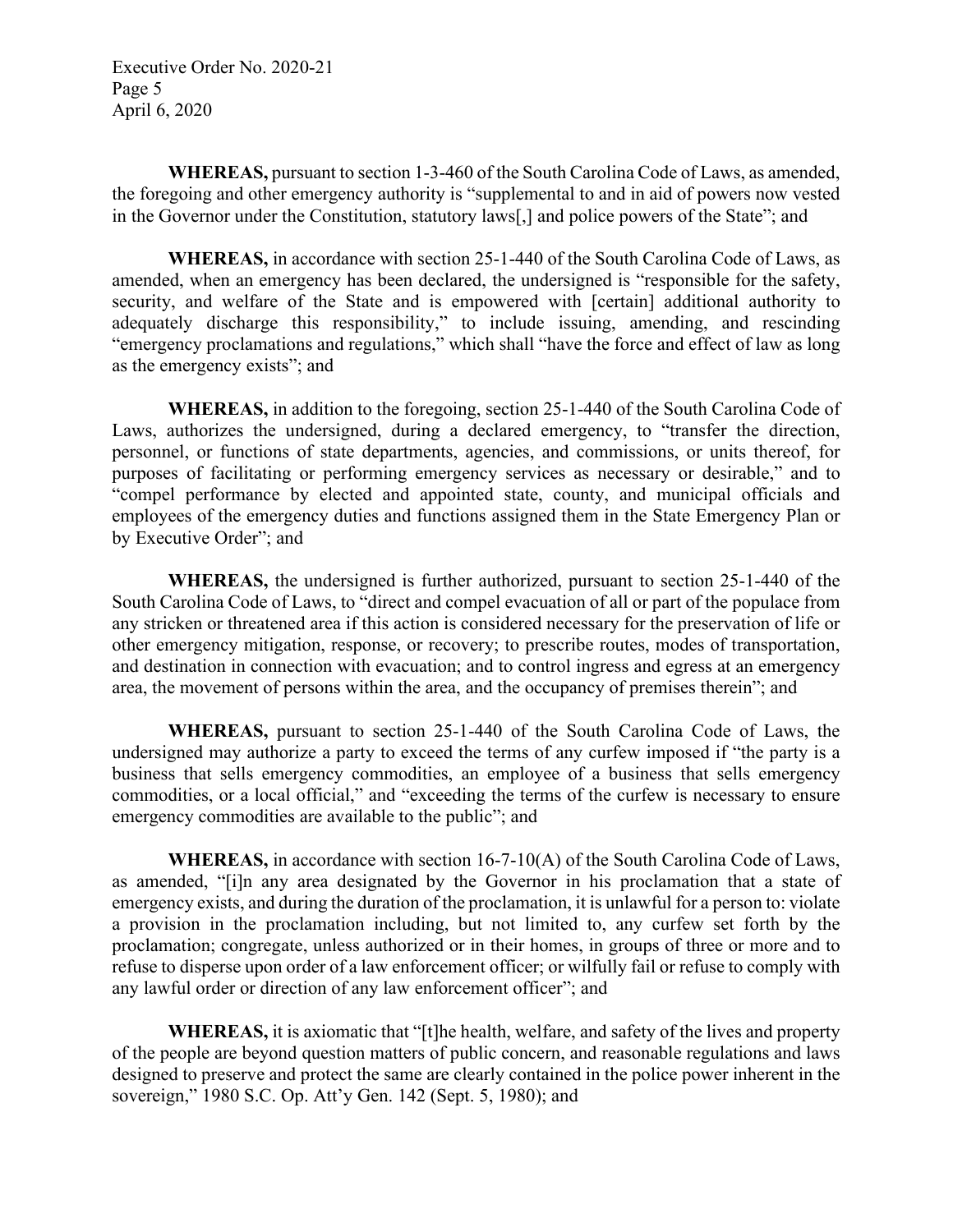Executive Order No. 2020-21 Page 6 April 6, 2020

**WHEREAS,** as of April 6, 2020, public health officials have reported over 2,000 cases of COVID-19 in the State of South Carolina; and

**WHEREAS,** personal liberty comes great responsibility, and it is imperative that the people of the State of South Carolina do their part to slow the spread of COVID-19 and to minimize the resulting strain on healthcare providers and resources by remaining at home whenever possible, which will ultimately facilitate an earlier return to normal operations; and

**WHEREAS,** for the aforementioned and other reasons, and in recognition and furtherance of the undersigned's authority and responsibility to provide for and ensure the health, safety, security, and welfare of the people of the State of South Carolina, the undersigned has determined that the State of South Carolina must take additional proactive action and implement further extraordinary measures designed to slow the spread of COVID-19 and limit the resulting strain on healthcare resources.

**NOW, THEREFORE,** by virtue of the authority vested in me as Governor of the State of South Carolina and pursuant to the Constitution and Laws of this State and the powers conferred upon me therein, I hereby order and direct as follows:

#### **Section 1. Home or Work Order**

To prepare for and respond to the ongoing and potential impacts associated with COVID-19, and the evolving public health threat posed by the same, and to maintain peace and good order during the State of Emergency, pursuant to the cited authorities and other applicable law, I hereby determine, order, and direct as follows:

A. The State of South Carolina must take additional proactive action and implement further extraordinary measures to prepare for and respond to the actual, ongoing, and evolving public health threat posed by COVID-19, minimize the resulting strain on healthcare providers and resources, and otherwise respond to and mitigate the significant impacts associated with the same. In furtherance of the foregoing, and to avoid potential exposure to, and to slow the spread of, COVID-19, additional action is necessary to ensure the health, safety, security, and welfare of the people of the State of South Carolina.

B. I hereby order and direct that effective Tuesday, April 7, 2020, at 5:00 p.m., any and all residents and visitors of the State of South Carolina are required to limit social interaction, practice "social distancing" in accordance with CDC guidance, and take every possible precaution to avoid potential exposure to, and to slow the spread of, COVID-19, and shall limit their movements outside of their home, place of residence, or current place of abode (collectively, "Residence"), except as allowed by this Order, for purposes of engaging in Essential Business, Essential Activities, or Critical Infrastructure Operations, as set forth below and as such terms are further defined herein.

C. For purposes of this Order, Residence shall mean and include single-family and multi-family dwelling units, modular and mobile homes, hotels, motels, shared rental units, and any other similar dwelling facilities and structures, without regard to the duration or length of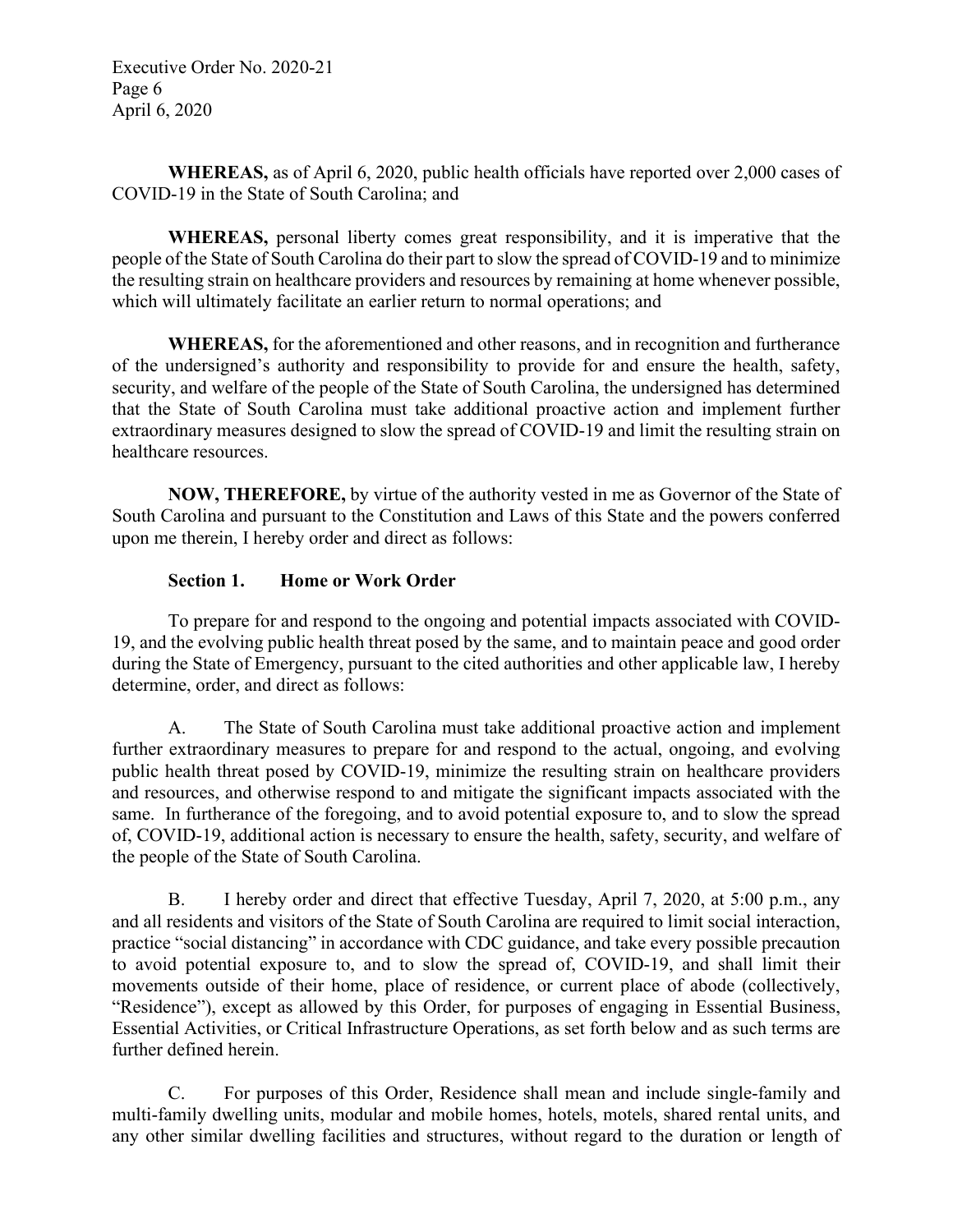Executive Order No. 2020-21 Page 7 April 6, 2020

occupancy. In the event of an emergency, or if a Residence is or becomes unsafe for any reason, individuals are authorized to leave their Residence and are permitted and encouraged to obtain shelter in a safe and secure alternate location. Individuals experiencing homelessness are urged to contact the appropriate governmental and other entities for assistance in identifying and obtaining safe shelter.

D. For purposes of this Order, Essential Business does not include the following businesses, venues, facilities, services, and activities, which were previously deemed "nonessential" and directed to close to non-employees and not to open for access or use by the public, or not to take place, as applicable, in accordance with Executive Order No. 2020-18, which superseded, rescinded, and replaced Executive Order No. 2020-17:

- 1. Entertainment venues and facilities as follows:
	- (a) Night clubs
	- (b) Bowling alleys
	- (c) Arcades
	- (d) Concert venues
	- (e) Theaters, auditoriums, and performing arts centers
	- (f) Tourist attractions (including museums, aquariums, and planetariums)
	- (g) Racetracks
	- (h) Indoor children's play areas, with the exception of licensed childcare facilities
	- (i) Adult entertainment venues
	- (j) Bingo halls
	- (k) Venues operated by social clubs
- 2. Recreational and athletic facilities and activities as follows:
	- (a) Fitness and exercise centers and commercial gyms
	- (b) Spas and public or commercial swimming pools
	- (c) Group exercise facilities, to include yoga, barre, and spin studios or facilities
	- (d) Spectator sports
	- (e) Sports that involve interaction in close proximity to and within less than six (6) feet of another person
	- (f) Activities that require the use of shared sporting apparatus and equipment
	- (g) Activities on commercial or public playground equipment
- 3. Close-contact service providers as follows:
	- (a) Barber shops
	- (b) Hair salons
	- (c) Waxing salons
	- (d) Threading salons
	- (e) Nail salons and spas
	- (f) Body-art facilities and tattoo services
	- (g) Tanning salons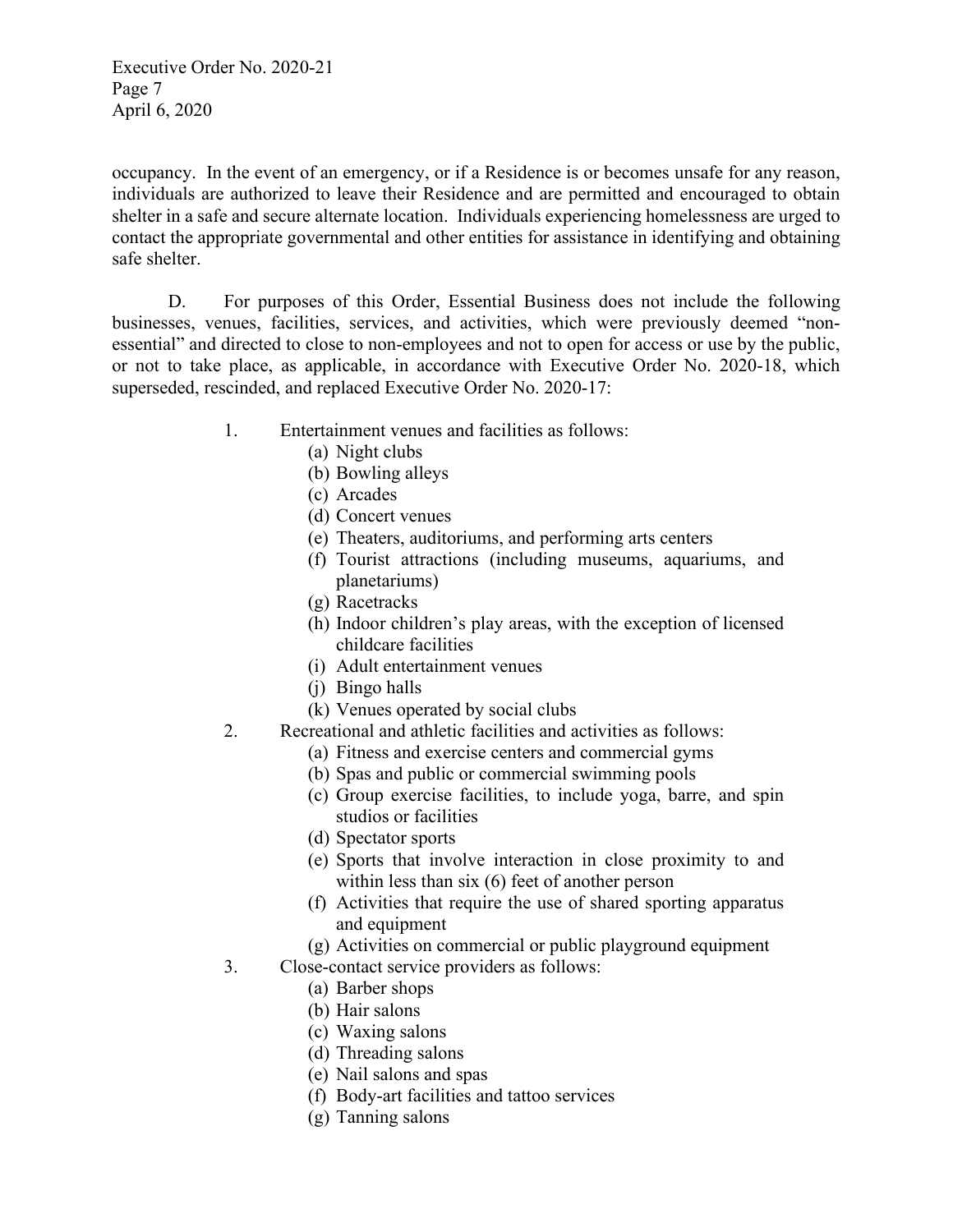- (h) Massage-therapy establishments and massage services
- 4. Retail stores as follows:
	- (a) Furniture and home-furnishings stores
	- (b) Clothing, shoe, and clothing-accessory stores
	- (c) Jewelry, luggage, and leather goods stores
	- (d) Department stores, with the exception of hardware and home-improvement stores
	- (e) Sporting goods stores
	- (f) Book, craft, and music stores
	- (g) Flea markets
	- (h) Florists and flower stores

E. For purposes of this Order, Essential Activities shall mean and include as follows:

1. Caring for or visiting a family member in another Residence or transporting or travelling with a family member, provided that such activity is conducted with appropriate consideration of, and adherence to, guidance issued by state and federal public health and safety officials, to include the CDC, with regard to "social distancing."

2. Obtaining necessary supplies and services for family or household members, such as food and supplies for household consumption and use, medical supplies or medication, supplies and equipment needed to work from home, and products needed to maintain safety, sanitation, and essential maintenance of the home or residence. Preference should be given to online ordering, home delivery, and curbside pick-up and delivery options and services wherever possible as opposed to in-store shopping.

3. Engaging in activities essential for the health and safety of family or household members, such as seeking medical, behavioral health, or emergency services.

4. Caring for pets, provided that such activity is conducted with appropriate consideration of, and adherence to, guidance issued by state and federal public health and safety officials, to include the CDC, with regard to "social distancing."

5. Engaging in outdoor exercise or recreational activities, provided that a minimum distance of six (6) feet is maintained during such activities between all persons who are not occupants of the same Residence.

6. Attending religious services conducted in churches, synagogues, or other houses of worship.

7. Travelling as required by law, to include attending any court proceedings and transporting children as required by court order or custody agreement.

Any individual leaving his or her Residence as authorized herein shall take reasonable steps to maintain six (6) feet of separation from any other person.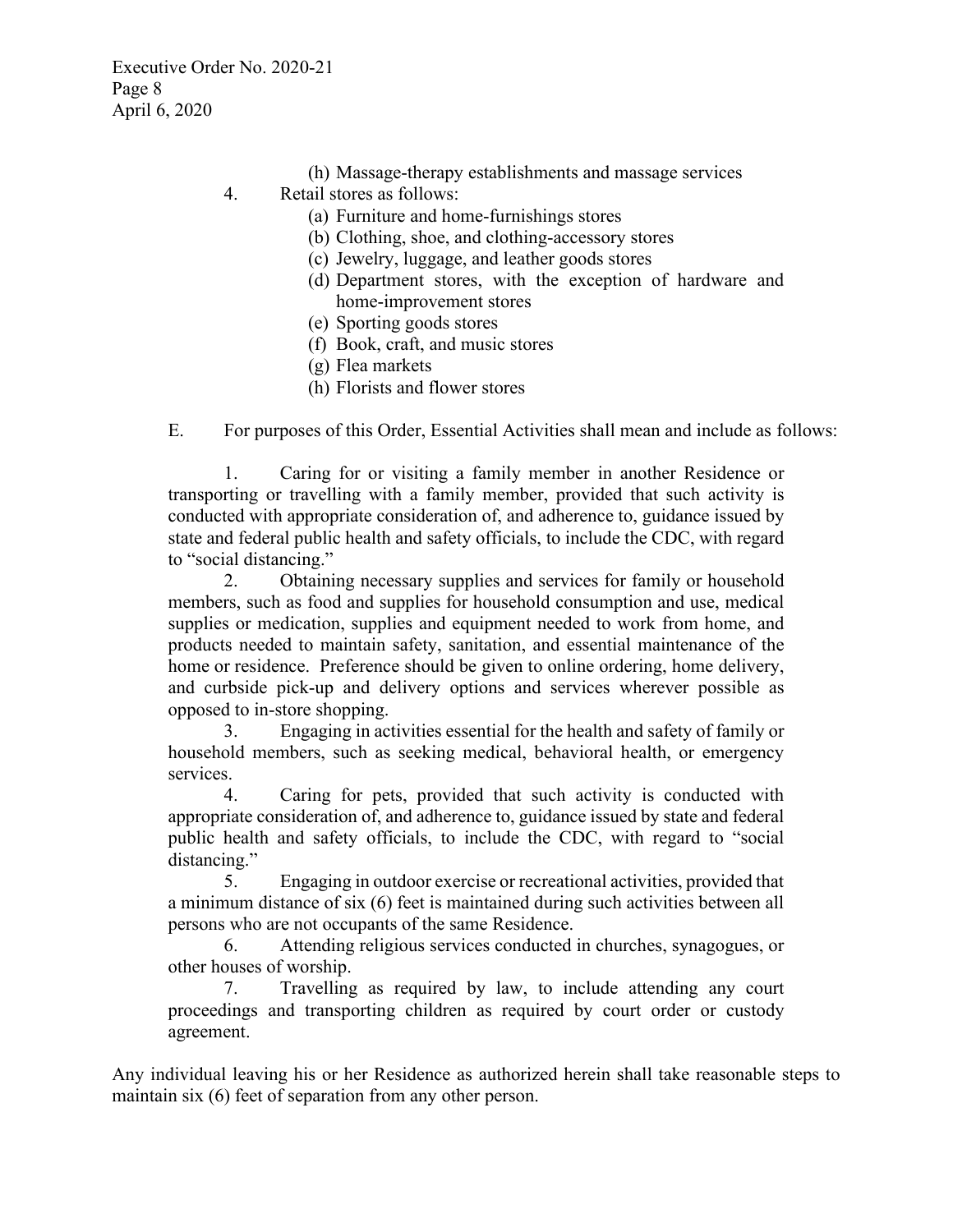F. For purposes of this Order, Critical Infrastructure Operations shall mean and include as follows:

1. Individuals operating commercial vehicles transporting essential goods and products, such as food, water, medicine, medical supplies and equipment, fuels and petroleum products (to include fuel oil, diesel oil, gasoline, kerosene, propane, and liquid petroleum), livestock, poultry, feed for livestock and poultry, and crops and other agricultural products ready to be harvested (to include timber and wood chips); individuals employed by airlines; and individuals otherwise engaged in commercial transportation activities.

2. Individuals performing or assisting with military, healthcare, public safety, or emergency response operations, as well as any other operations or services identified by the United States Cybersecurity and Infrastructure Security Agency in its March 28, 2020 Memorandum, or any future amendments or supplements thereto, as essential to continued critical infrastructure viability.

G. This Section is subject to any clarification, guidance, rules, regulations, or restrictions issued, provided, or promulgated, or which may be issued, provided, or promulgated, by the South Carolina Department of Commerce ("Department"), as authorized by and in accordance with the Clarification and Provisional Determination Process set forth in Section 2 of Executive Order No. 2020-18.

H. Subject to the emergency rules and restrictions set forth below, this Section does not prohibit the continued operation of retail stores, as set forth above, for the limited purpose of fulfilling online or telephone orders or providing alternate means of purchasing or delivering products or services—to include curbside purchase, pickup, or delivery and home or off-site delivery—provided that such options or measures can be implemented in a manner that facilitates and maintains effective "social distancing" and is consistent with any applicable guidance issued by state and federal public health and safety officials.

I. I hereby order and direct that effective Tuesday, April 7, 2020, at 5:00 p.m., any retail business not identified by general description above, or authorized to continue operations pursuant to any clarification, guidance, rules, regulations, or restrictions issued, provided, or promulgated, or which may be issued, provided, or promulgated, by the Department, as authorized by and in accordance with the Clarification and Provisional Determination Process set forth in Section 2 of Executive Order No. 2020-18, shall be subject to the following emergency rules and restrictions in addition to any other applicable provisions of this Order or any prior Order:

1. Emergency Maximum Occupancy Rate. The business shall limit the number of customers allowed to enter and simultaneously occupy the premises so as not to exceed five (5) customers per 1,000 square feet of retail space, or twenty percent (20%) of the occupancy limit as determined by the fire marshal, whichever is less.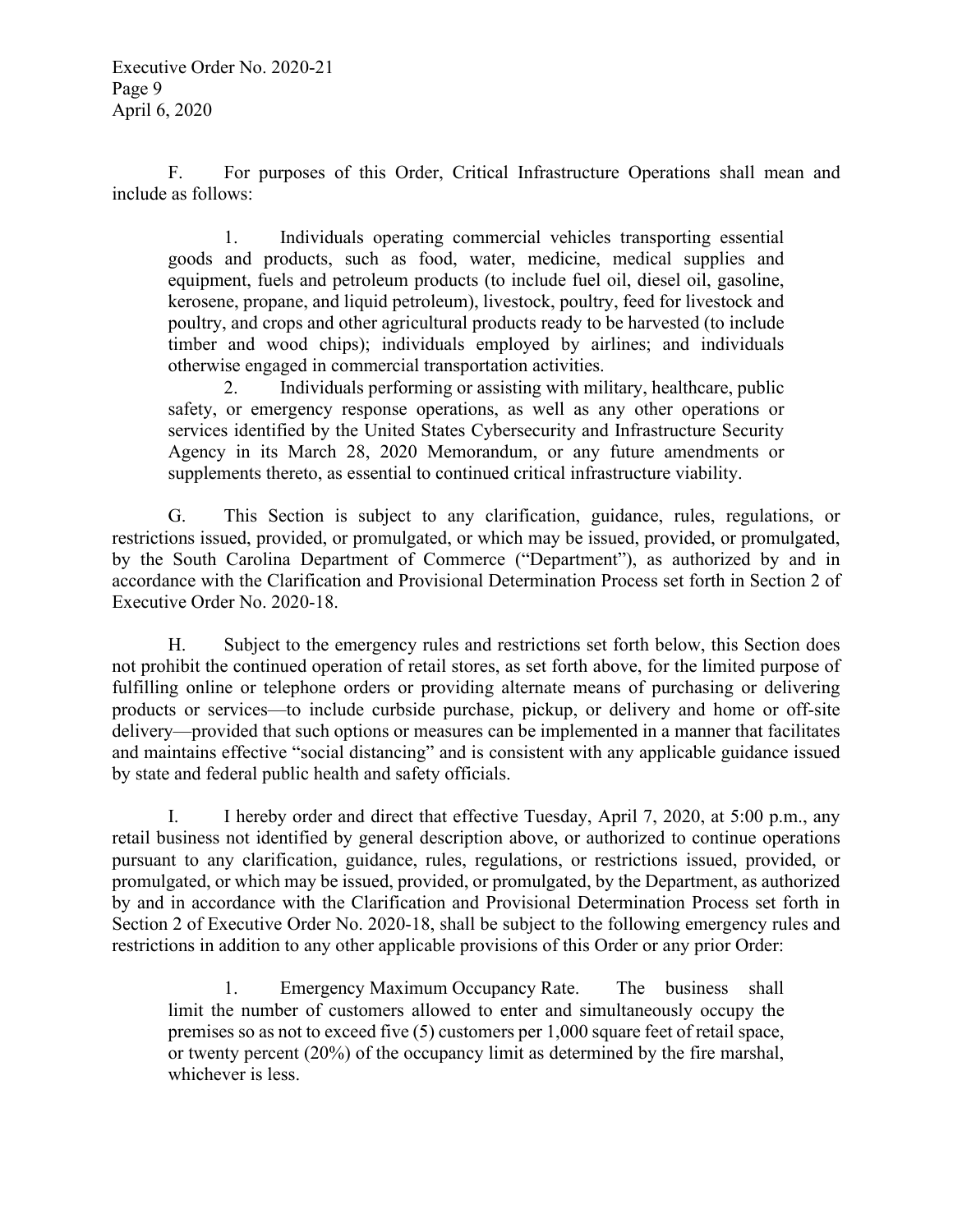2. Social Distancing Practices. The business shall not knowingly allow customers, patrons, or other guests to congregate within six (6) feet of one another, exclusive of family units.

3. Sanitation. The business shall implement all reasonable steps to comply with any applicable sanitation guidelines promulgated by the CDC, DHEC, or any other state or federal public health officials.

J. This Section shall not be interpreted, applied, implemented, or construed in a manner so as to suspend, restrict, or otherwise limit the sale or transportation of firearms or ammunition or any component thereof.

K. Notwithstanding the foregoing, any and all businesses, venues, facilities, services, and activities in this State are urged to facilitate effective "social distancing" practices. As applicable and to the maximum extent possible, to further promote "social distancing," facilitate self-isolation, and otherwise prevent potential exposure to COVID-19, businesses and organizations are also encouraged to utilize telecommuting or work-from-home options for employees and to provide alternate means of purchasing and delivering products and services, to include online or telephone orders and curbside or off-site deliveries, and individuals are encouraged to utilize such options to support businesses in this State during the ongoing public health emergency.

L. For purposes of this Order, the foregoing definitions do not repeal, by implication or otherwise, the terms and provisions of Executive Order No. 2020-10, as extended by Executive Order No. 2020-15, which directed, *inter alia*, that any and all restaurants or other food-service establishments (collectively, "Restaurants"), as defined and set forth therein, that prepare, produce, or otherwise offer or sell food or beverages of any kind for on-premises consumption in the State of South Carolina, shall suspend services for, and may not permit, on-premises or dine-in consumption.

M. This Order shall not be interpreted, applied, implemented, or construed in a manner so as to suspend, restrict, or otherwise limit the authority of the undersigned or the Department to issue, provide, or promulgate any necessary and appropriate clarification, guidance, rules, regulations, or restrictions regarding the provisions of this Order or of Executive Order No. 2020- 18. To this end, I further authorize and direct the Department, in consultation with the Office of the Attorney General of South Carolina ("Attorney General"), to provide or issue any necessary and appropriate supplemental guidance, rules, regulations, or restrictions regarding the application of this Order and to provide clarification, as necessary and appropriate and in accordance with the process set forth in Section 2 of Executive Order No. 2020-18, regarding whether a specific business, venue, facility, service, or activity is required to close or is prohibited from taking place pursuant to this Order, Executive Order No. 2020-18, or both. I further expressly authorize the Office of the Governor ("Office") to provide or issue any necessary and appropriate supplemental guidance, rules, regulations, or restrictions regarding the application of this Order or to otherwise to provide clarification regarding the same, through appropriate means, without the need for further Orders.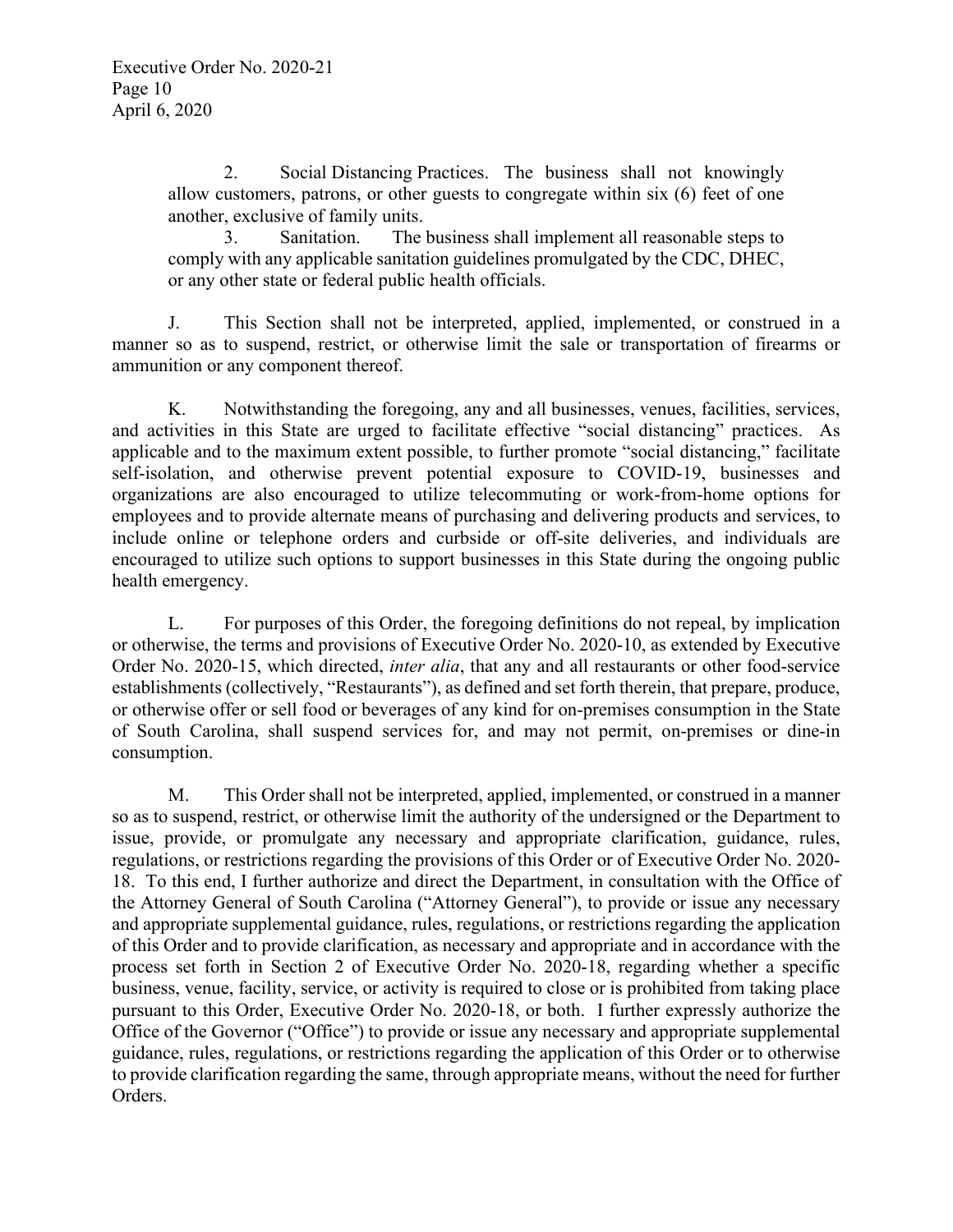N. This Section does not apply to essential or emergency meetings of state or local government bodies or gatherings of government officials or employees or other personnel that may be required in connection with the performance of emergency or essential government functions. However, to the extent possible, state or local government bodies should utilize any available technology or other reasonable procedures to conduct such meetings and accommodate public participation via virtual or other remote or alternate means.

### **Section 2. Enforcement**

A. I hereby authorize any and all law enforcement officers of the State, or any political subdivision thereof, to do whatever may be deemed necessary to maintain peace and good order during the State of Emergency and to enforce the provisions of this Order and any prior or future Orders issued by the undersigned in connection with the present State of Emergency.

B. Pursuant to section 16-7-10(A) of the South Carolina Code of Laws, any individual who "refuse[s] to disperse upon order of a law enforcement officer," "wilfully fail[s] or refuse[s] to comply with any lawful order or direction of any law enforcement officer," or otherwise violates any provision of any Order issued by the undersigned in connection with the State of Emergency "is guilty of a misdemeanor and, upon conviction, must be fined not more than one hundred dollars or imprisoned for not more than thirty days."

C. In accordance with section 1-3-440(4) of the South Carolina Code of Laws, I further authorize, order, and direct any State, county, or city official to enforce the provisions of this Order and any prior or future Orders issued in connection with the present State of Emergency, as necessary and appropriate, in the courts of the State by injunction, mandamus, or other appropriate legal action.

D. In addition to the foregoing, I further authorize, order, and direct DHEC to exercise and utilize any and all necessary and appropriate emergency powers, as set forth in the Emergency Health Powers Act, codified as amended in Title 44, Chapter 4 of the South Carolina Code of Laws, to implement and enforce the provisions of this Order. In accordance with section 44-4- 500 of the South Carolina Code of Laws, as amended, DHEC shall continue to "use every available means to prevent the transmission of infectious disease and to ensure that all cases of infectious disease are subject to proper control and treatment."

## **Section 3. General Provisions**

A. This Order is not intended to create, and does not create, any individual right, privilege, or benefit, whether substantive or procedural, enforceable at law or in equity by any party against the State of South Carolina, its agencies, departments, political subdivisions, or other entities, or any officers, employees, or agents thereof, or any other person. If any section, subsection, paragraph, subparagraph, sentence, clause, phrase, or word of this Order is for any reason held to be unconstitutional or invalid, such holding shall not affect the constitutionality or validity of the remaining portions of this Order, as the undersigned would have issued this Order, and each and every section, subsection, paragraph, subparagraph, sentence, clause, phrase, and word thereof, irrespective of the fact that any one or more other sections, subsections, paragraphs,